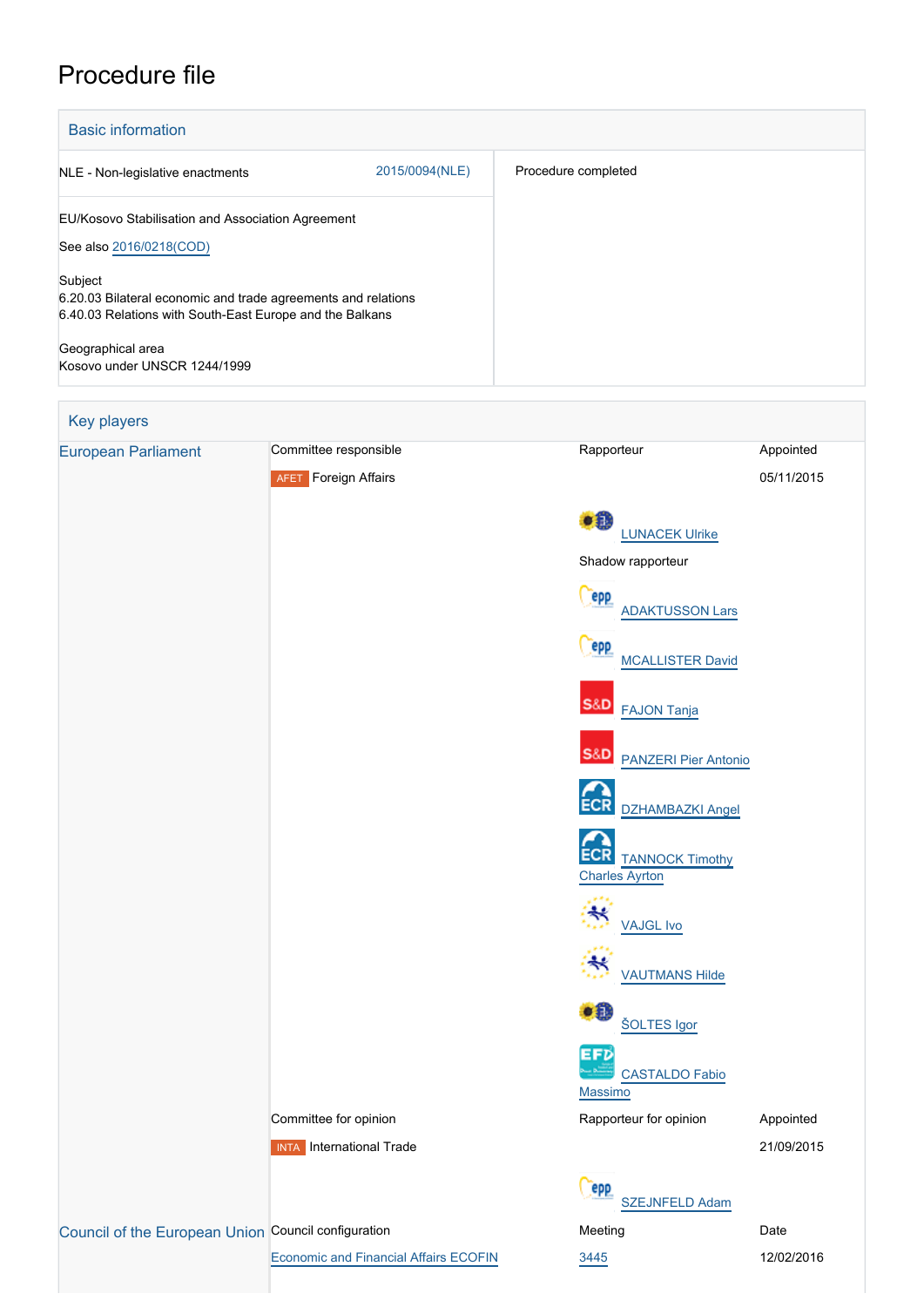[European Commission](http://ec.europa.eu/) Commission DG

[Neighbourhood and Enlargement Negotiations](http://ec.europa.eu/info/departments/european-neighbourhood-policy-and-enlargement-negotiations_en)

Commissioner HAHN Johannes

| Key events |                                                                    |               |         |
|------------|--------------------------------------------------------------------|---------------|---------|
| 30/04/2015 | Preparatory document                                               | COM(2015)0181 | Summary |
| 08/10/2015 | Legislative proposal published                                     | 10725/2/2015  | Summary |
| 11/11/2015 | Committee referral announced in<br>Parliament                      |               |         |
| 14/12/2015 | Vote in committee                                                  |               |         |
| 21/12/2015 | Committee report tabled for plenary, 1st<br>reading/single reading | A8-0372/2015  | Summary |
| 20/01/2016 | Debate in Parliament                                               |               |         |
| 21/01/2016 | Results of vote in Parliament                                      | "             |         |
| 21/01/2016 | Decision by Parliament                                             | T8-0017/2016  | Summary |
| 12/02/2016 | Act adopted by Council after consultation<br>of Parliament         |               |         |
| 12/02/2016 | End of procedure in Parliament                                     |               |         |
| 16/03/2016 | Final act published in Official Journal                            |               |         |

| <b>Technical information</b> |                                                                                                                                                                                                           |
|------------------------------|-----------------------------------------------------------------------------------------------------------------------------------------------------------------------------------------------------------|
| Procedure reference          | 2015/0094(NLE)                                                                                                                                                                                            |
| Procedure type               | NLE - Non-legislative enactments                                                                                                                                                                          |
| Procedure subtype            | Consent by Parliament                                                                                                                                                                                     |
|                              | See also 2016/0218(COD)                                                                                                                                                                                   |
| Legal basis                  | Treaty on the Functioning of the EU TFEU 217; Treaty on the Functioning of<br>the EU TFEU 218-p7; Treaty on the Functioning of the EU TFEU 218-p6a;<br>Treaty on the Functioning of the EU TFEU 218-p8-a2 |
| Other legal basis            | Rules of Procedure EP 159                                                                                                                                                                                 |
| Stage reached in procedure   | Procedure completed                                                                                                                                                                                       |
| Committee dossier            | AFET/8/03911                                                                                                                                                                                              |

### Documentation gateway

| Document attached to the procedure                                 |             | COM(2015)0183 | 30/04/2015 | EC. |         |
|--------------------------------------------------------------------|-------------|---------------|------------|-----|---------|
| Preparatory document                                               |             | COM(2015)0181 | 30/04/2015 | EC. | Summary |
| Document attached to the procedure                                 |             | 10728/1/2015  | 02/10/2015 | CSL |         |
| Legislative proposal                                               |             | 10725/2/2015  | 09/10/2015 | CSL | Summary |
| Committee draft report                                             |             | PE571.603     | 05/11/2015 | EP  |         |
| Committee opinion                                                  | <b>INTA</b> | PE569.826     | 10/12/2015 | EP  |         |
| Committee report tabled for plenary, 1st<br>reading/single reading |             | A8-0372/2015  | 21/12/2015 | EP  | Summary |
|                                                                    |             |               |            |     |         |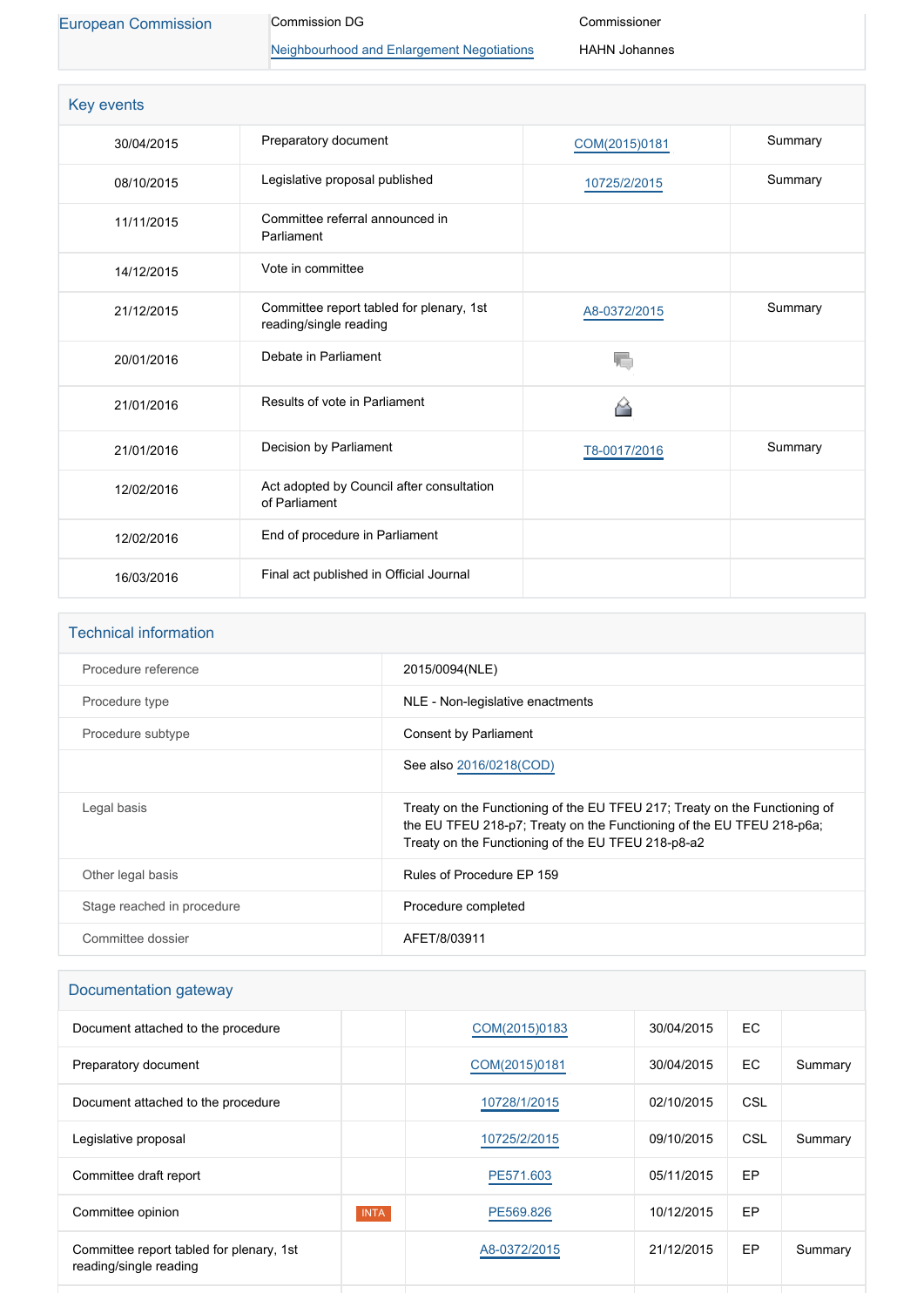| Text adopted by Parliament, 1st<br>reading/single reading |                              | T8-0017/2016 | 21/01/2016 | EP | Summary |  |
|-----------------------------------------------------------|------------------------------|--------------|------------|----|---------|--|
| Final act                                                 |                              |              |            |    |         |  |
| Decision 2016/342<br>OJ L 071 16.03.2016, p. 0001 Summary |                              |              |            |    |         |  |
| Delegated acts                                            |                              |              |            |    |         |  |
| 2017/2719(DEA)                                            | Examination of delegated act |              |            |    |         |  |

#### EU/Kosovo Stabilisation and Association Agreement

PURPOSE: to conclude a Stabilisation and Association Agreement between the European Union and the European Atomic Energy Community, of the one part, and of Kosovo, of the other part.

PROPOSED ACT: Council Decision.

ROLE OF THE EUROPEAN PARLIAMENT: Council may adopt the act only if Parliament has given its consent to the act.

BACKGROUND: in June 2013, the Council authorised the Commission to open negotiations with Kosovo on an EU-only Stabilisation and Association Agreement and adopted negotiating directives. The negotiations resulted in the initialling of the draft text of the agreement on 25 July 2014 which is the subject of this proposal.

CONTENT: in this proposal, the Council is called upon to adopt the Stabilisation and Association Agreement between the European Union and the European Atomic Energy Community, of the one part, and of Kosovo, of the other part, on behalf of the European Union, for the parts falling under the Treaty on European Union and the Treaty on the Functioning of the European Union.

Characteristics of the agreement: the Agreement is based on similar agreement signed with countries in the region, while taking into account that this is an EU-only agreement, as well as Kosovo?s particular situation.

Legal basis: a ?First agreement on principles governing the normalisation of relations? was reached on 19 April 2013 in the framework of the EU-facilitated dialogue. The Agreement as signed provides for the establishment of an association between the EU and Kosovo involving reciprocal rights and obligations, common actions and special procedure. The decision to conclude this Agreement should therefore be based on the legal basis providing for the establishment of an association allowing the Union to enter into commitments in all areas covered by the **Treaties** 

Main objectives of the Agreement: the Stabilisation and Association Agreement with Kosovo provides for wide-ranging cooperation:

- political dialogue: the agreement provides for a framework for political dialogue with Kosovo, both at a bilateral and regional level. It promotes regional cooperation and Kosovo makes a strong commitment in the agreement to the normalisation of relations with Serbia;
- trade cooperation: the deepening of economic and trade relations is one of the main goals of the agreement. The agreement sets out the perspective of establishing a free trade area covering goods and services, consistent with the relevant WTO principles, after a transitional period in specific areas. The length of the transitional period was established during the negotiations in light of the state of preparation of Kosovo.
- internal market: the agreement also includes provisions on establishment, supply of services, current payments and movement of capital. It includes the commitment by Kosovo to progressively harmonise its legislation with that of the EU, notably in key areas of the internal market. It establishes relations covering almost all areas of EU interest, including justice and home affairs, which is limited to technical, financial and economic aspects.

Overall, the cooperation is underpinned by EU financial and technical assistance, which provides Kosovo with the necessary support and assistance in the implementation of certain aspects of the agreement.

Recognition of Kosovo?s international status: it is important to note that the conclusion of the future agreement is without prejudice to Member States' position on the status of Kosovo, which will be decided in accordance with their national practice and international law.

None of the terms, wording or definitions used in this proposal and the attached text of the Agreement, nor any recourse to all the necessary legal bases for the conclusion of the Agreement constitute recognition of Kosovo by the Union as an independent State nor does it constitute recognition by individual Member States of Kosovo in that capacity where they have not taken such a step.

#### EU/Kosovo Stabilisation and Association Agreement

PURPOSE: to conclude a Stabilisation and Association Agreement between the European Union and the European Atomic Energy Community, of the one part, and of Kosovo, of the other part.

PROPOSED ACT: Council Decision.

ROLE OF THE EUROPEAN PARLIAMENT: Council may adopt the act only if Parliament has given its consent to the act.

CONTENT: under this proposal, the Council is invited to approve, the Stabilisation and Association Agreement between the European Union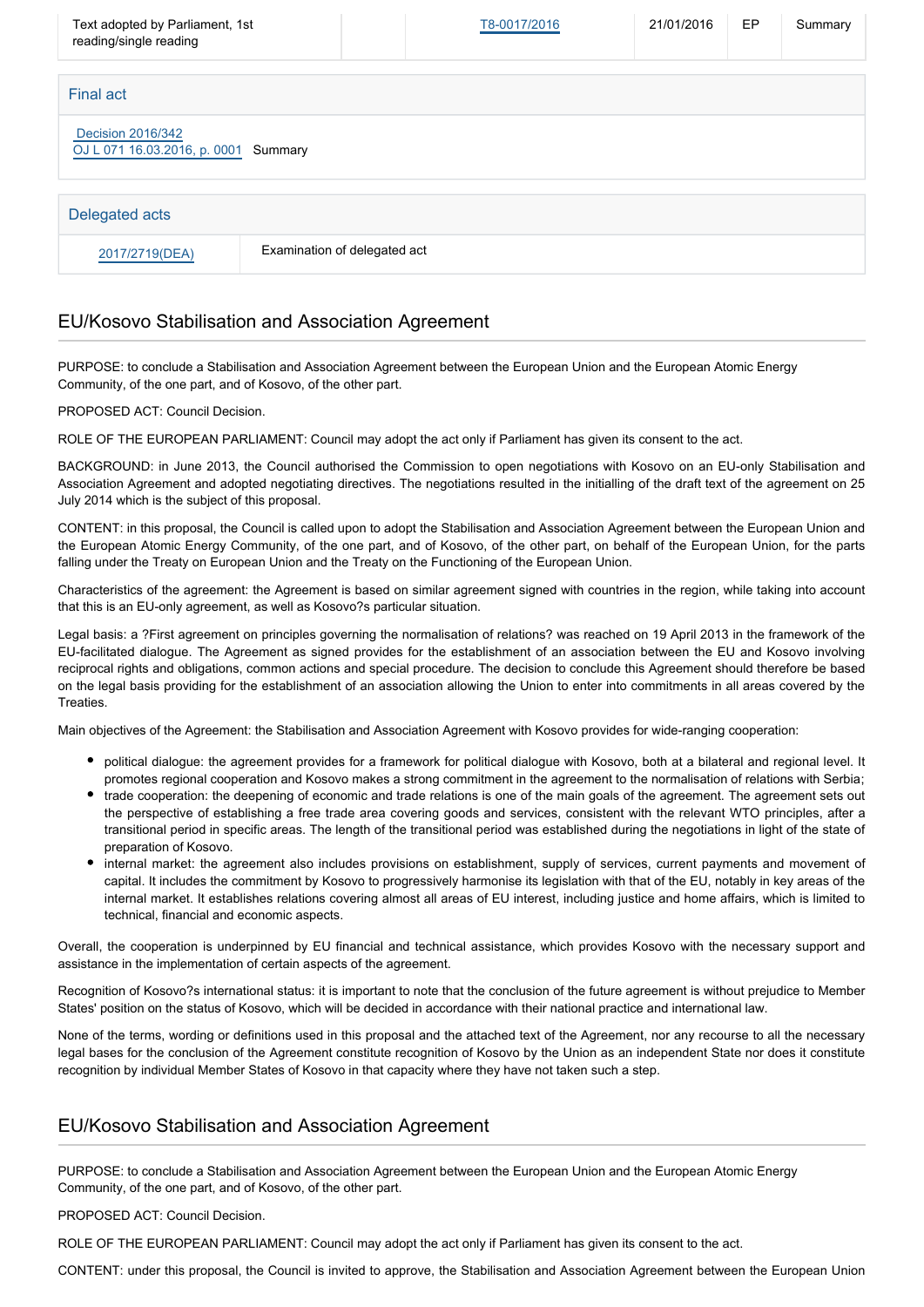and the European Atomic Energy Community, and Kosovo, on behalf of the Union for the parts falling under the TEU and the Treaty on the Functioning of the European Union.

Legal basis: the First agreement on principles governing the normalisation of relations was reached on 19 April 2013 in the framework of the EU-facilitated dialogue.

It provides for the establishment of an association between the Union and Kosovo involving reciprocal rights and obligations, common actions and special procedure.

It also contains provisions falling within the scope of Chapter 2 of Title V of the Treaty on European Union (TEU) concerning the Common Foreign and Security Policy of the Union.

The decision to conclude the Agreement should therefore be based on the legal basis providing for the establishment of an association allowing the Union to enter into commitments in all areas covered by the Treaties and on the legal basis for agreements in areas covered by Chapter 2 of Title V of the TEU.

This is an EU-only agreement.

The commitments and cooperation to be entered into by the Union under this Agreement relate only to the areas covered by the EU acquis or existing Union policies.

Main objectives of the Agreement: the Agreement provides for wide-ranging cooperation in various policy areas, including in justice and home affairs (for details of these objectives, please refer to the summary of the initial legislative proposal dated from 30/04/2015).

Overall, the cooperation is underpinned by EU financial and technical assistance, which provides Kosovo with the necessary support and assistance in the implementation of certain aspects of the agreement.

Recognition of Kosovos international status: it is important to note that the conclusion of the future agreement is without prejudice to Member States' position on the status of Kosovo, which will be decided in accordance with their national practice and international law.

None of the terms, wording or definitions used in this proposal and the attached text of the Agreement, nor any recourse to all the necessary legal bases for the conclusion of the Agreement constitute recognition of Kosovo by the Union as an independent State nor does it constitute recognition by individual Member States of Kosovo in that capacity where they have not taken such a step.

#### EU/Kosovo Stabilisation and Association Agreement

The Committee on Foreign Affairs adopted the report by Ulrike LUNACEK (Greens/EFA, AT) on the draft Council decision on the conclusion, on behalf of the Union, of the Stabilisation and Association Agreement between the European Union and the European Atomic Energy Community, of the one part, and Kosovo, of the other part.

Member called on the Parliament to give its consent to the conclusion of the agreement which seeks to establish contractual relations which provides for enhanced political dialogue, closer trade integration and new forms of cooperation. This Agreement also includes provisions aiming to establish a free trade area.

The Agreement is a very important first formal step towards the EU accession process and the European integration path on the Republic of Kosovo.

#### EU/Kosovo Stabilisation and Association Agreement

The European Parliament adopted by 468 votes to 102, with 81 abstentions, a legislative resolution on the draft Council decision on the conclusion, on behalf of the Union, of the Stabilisation and Association Agreement between the European Union and the European Atomic Energy Community, of the one part, and Kosovo, of the other part.

Parliament gave its consent to the conclusion of the Agreement.

#### EU/Kosovo Stabilisation and Association Agreement

PURPOSE: to conclude a Stabilisation and Association Agreement between the European Union and the European Atomic Energy Community, of the one part, and of Kosovo, of the other part.

NON-LEGISLATIVE ACT: Council Decision (EU) 2016/342 on the conclusion, on behalf of the Union, of the Stabilisation and Association Agreement between the European Union and the European Atomic Energy Community, of the one part, and Kosovo, of the other part.

CONTENT: under this Council Decision, the Stabilisation and Association Agreement between the European Union and the European Atomic Energy Community, and Kosovo, is approved on behalf of the Union for the parts falling under the TEU and the Treaty on the Functioning of the European Union.

The Agreement was signed on behalf of the Union on 22 October 2015 subject to its conclusion at a later date.

It seeks to strengthen the strong links and establish a close and lasting relationship based on reciprocity and mutual interest, which should allow Kosovo to further strengthen and extend its relations with the Union

Objectives of the Association: the Agreement provides for the establishment of an association between the Union and Kosovo involving reciprocal rights and obligations, common actions and special procedure.

The aims of this association are: